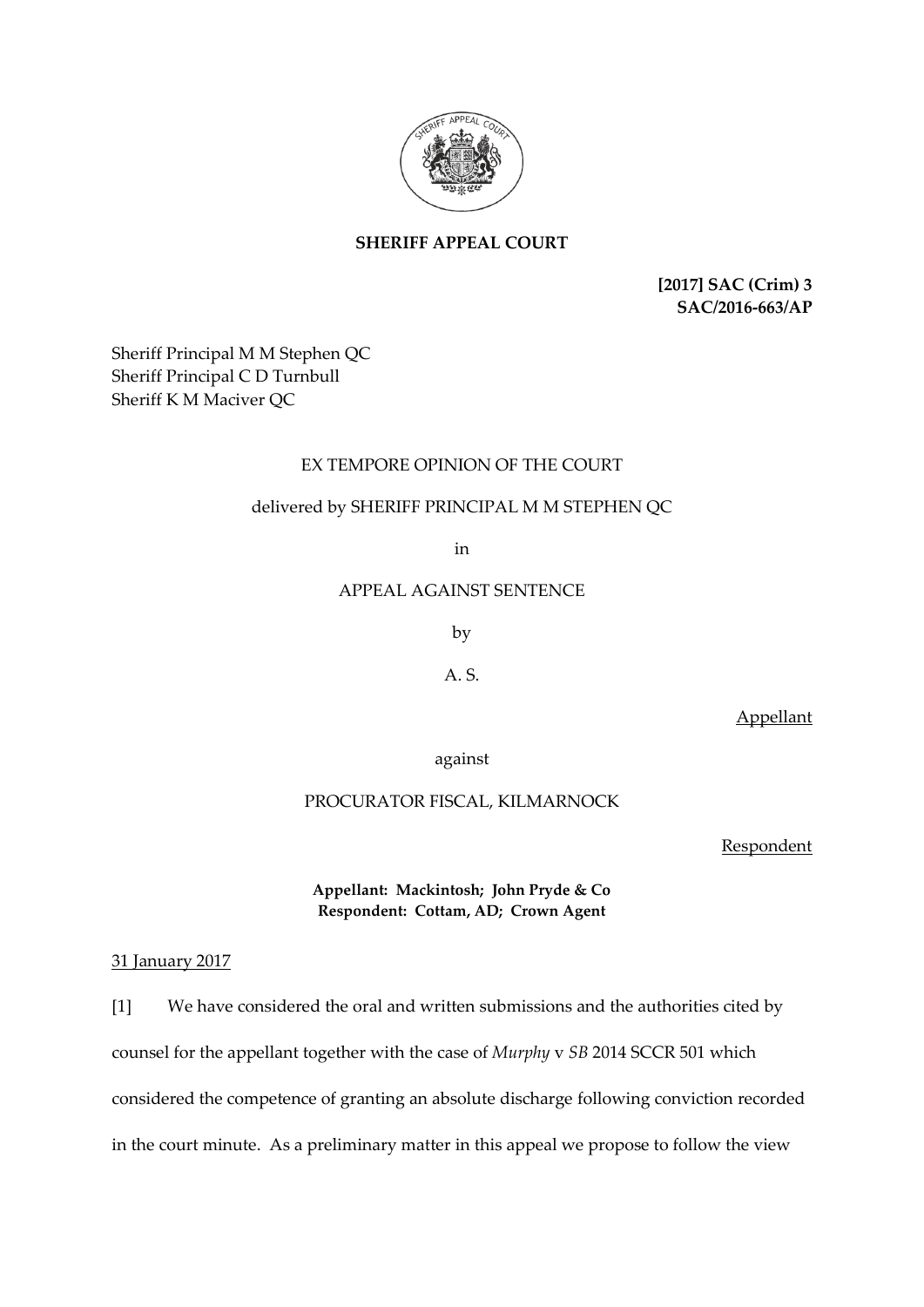expressed in *Murphy* v *SB* at para [4] that in summary proceedings the option of an absolute discharge is not available to the sheriff once there has been a conviction. In this case the sheriff specifically rejected the proposition that an absolute discharge was an appropriate disposal in the circumstances.

[2] Returning to the circumstances of this appeal, the appellant was convicted after trial at Kilmarnock Sheriff Court of a contravention of section 38(1) of the Criminal Justice and Licensing (Scotland) Act 2010 on 16 September 2016. He was acquitted of the second charge on the complaint, that being the charge of assaulting his wife. We set out the terms of the amended charge of which the appellant was convicted as follows:

> "(001) On 18 July 2016 at an address in Ayrshire, you A. S. did behave in a threatening or abusive manner which was likely to cause a reasonable person to suffer fear or alarm in that you did behave in an aggressive manner towards L.S., your wife, care of the Police Service of Scotland, and did shout abuse at her and swear at her; CONTRARY to Section 38(1) of the Criminal Justice and Licensing (Scotland) Act 2010."

[3] We observe that on 16 September the sheriff also considered the plea in mitigation advanced on behalf of the appellant. The sheriff also had available to him a report by Assist which provided information as to the complainer's attitude towards the offence and the appellant. The sheriff heard a submission on behalf of the appellant that the court should discharge the appellant absolutely without proceeding to conviction. The sheriff declined to do so. The sheriff also declined to adjourn in terms of section 201 of the 1995 Act. The sheriff deferred sentence for the appellant to be of good behaviour and continued bail, including the special condition of bail preventing the appellant from contacting the complainer.

[4] The appeal today now lies against the sheriff's decision to proceed to convict and defer sentence. Provision is made for absolute discharge in summary proceedings by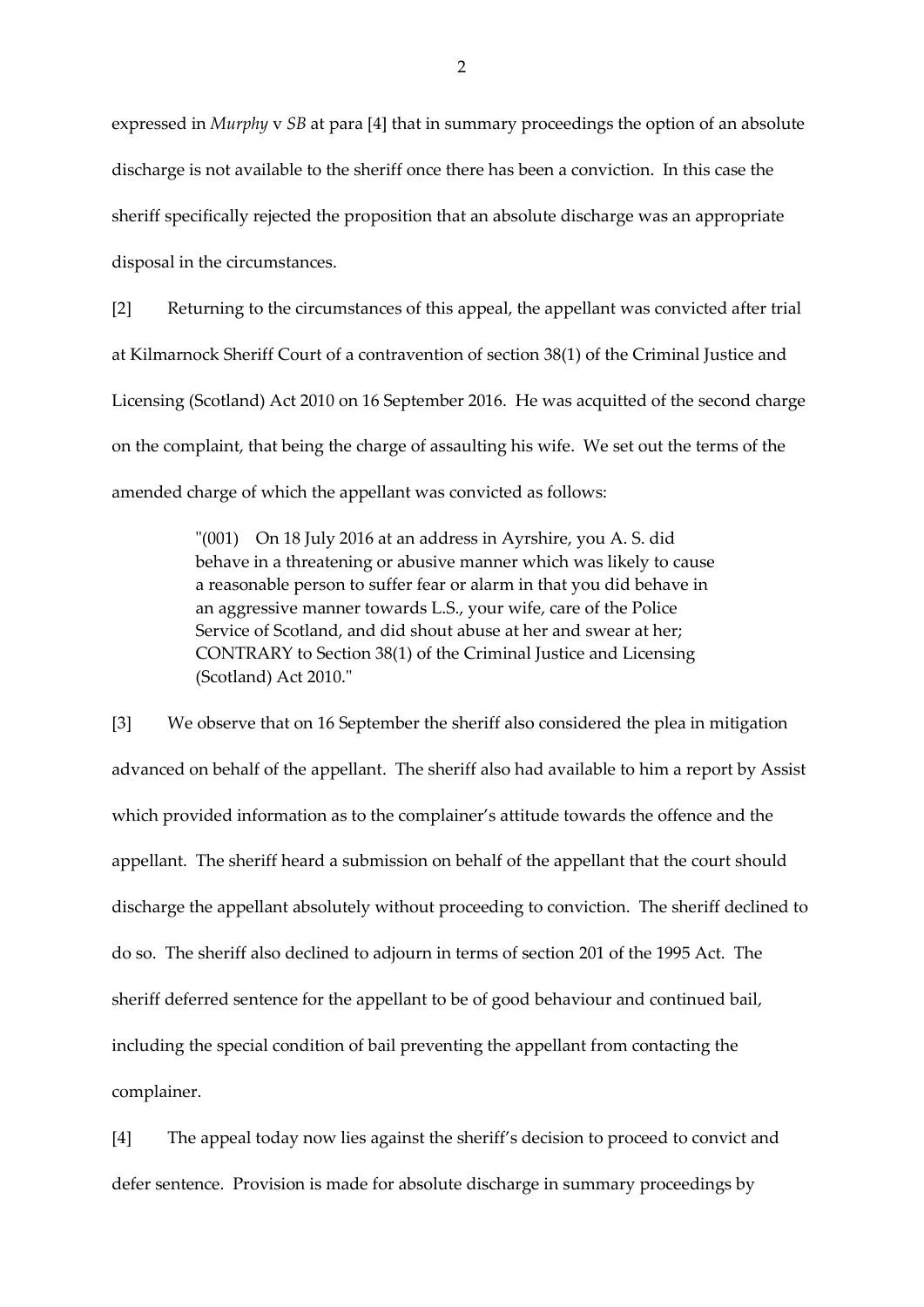section 246(3) of the Criminal Procedure (Scotland) Act 1995. The court must be satisfied that the appellant committed the offence and in that regard the sheriff's findings are not challenged. Before the sheriff may order an absolute discharge the court must be of the opinion that it is inexpedient to inflict punishment and in determining that the court must have regard to the circumstances of the case which will include the nature of the offence and the offender's character. It is noted that the provision is permissive. The sheriff has prepared a report and also a supplementary report explaining further the facts of the case; the submissions made in respect of sentence and his reasons for declining to order that the appellant be discharged absolutely.

[5] There requires, in our view, to be exceptional circumstances before the court may order absolute discharge. The statutory provision requires the court to have regard to the circumstances and obviously make specific reference to the nature of the offence and the character of the offender. The appeal is presented with specific emphasis on the appellant's lack of previous record together with his exemplary and meritorious military service as a wing commander in the RAF. Written submissions refer to his profession as a solicitor. The appellant is a member of the Law Society of Scotland and a member of the council of the Society of Writers to the Signet. Put briefly these are the circumstances of the offender. He is likely to face disciplinary action by the RAF and quite likely also by the Law Society of Scotland.

[6] It is clear that the sheriff did not accept that the offence was a trivial one. The sheriff was well aware of the background and context against which the offence took place, namely the breakdown of the parties' marriage. The sheriff did take account of the appellant's previous good character and the possible repercussions a conviction might have on his career. These reasons are reinforced in the supplementary report prepared by the sheriff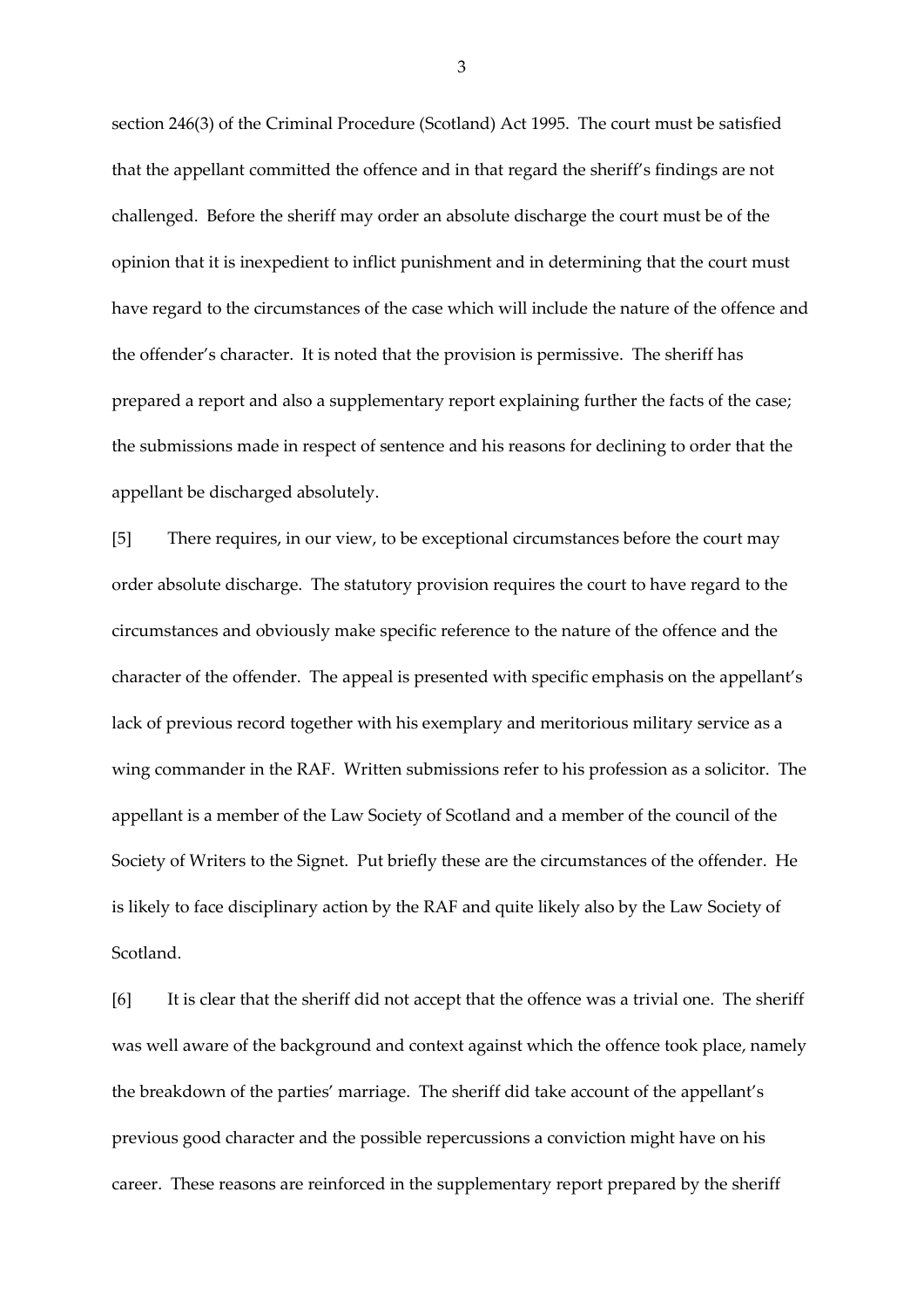where he adverts further to the circumstances of the offence, the appellant's attitude to the offence and his complete lack of remorse or contrition. Clearly the circumstances of this offence caused the appellant's wife and children a great deal of upset. The complainer and the eldest child gave evidence at the trial together with a neighbour. The offending can be categorised as angry, abusive and aggressive behaviour of a controlling and jealous nature. There was also agreed evidence relating to the appellant's attendance at a police station. It is noted that it was the appellant's eldest son who contacted the police by dialling 999 due to the appellant's behaviour over a laptop which resulted in all of the household becoming concerned and very upset. These are the background facts.

[7] I propose to refer to the authorities that were mentioned today. In these cases the High Court considered a summary appeal and granted an absolute discharge. These are *Galloway* v *Mackenzie* 1991 SCCR 548, *Kheda* v *Lees* 1995 SCCR 63 and *M* v *Murphy* [2015] HCJAC 8. In each of these cases the appellant had previously been of good character and the conviction was likely to have consequences for the appellant's employment or future employment prospects. However, it is noteworthy that all three cases involve a first offender committing an offence involving children or youths in circumstances where provocation caused by the behaviour of the youths led to the offence being committed.

[8] In *Galloway* the appellant was walking home with two of his own children in the evening when he became concerned about the behaviour of a large group of youths who were letting off fireworks. The appellant was frightened for the safety of his children. The provocation amounted to the youths continuing to let off fireworks whilst laughing, jeering and swearing at the appellant. The appellant assaulted one of the youths by striking him on the neck with his arm. The appellant was a principal careers officer for the Western Isles Council. The Lord Justice Clerk described the circumstances as being unusual. The court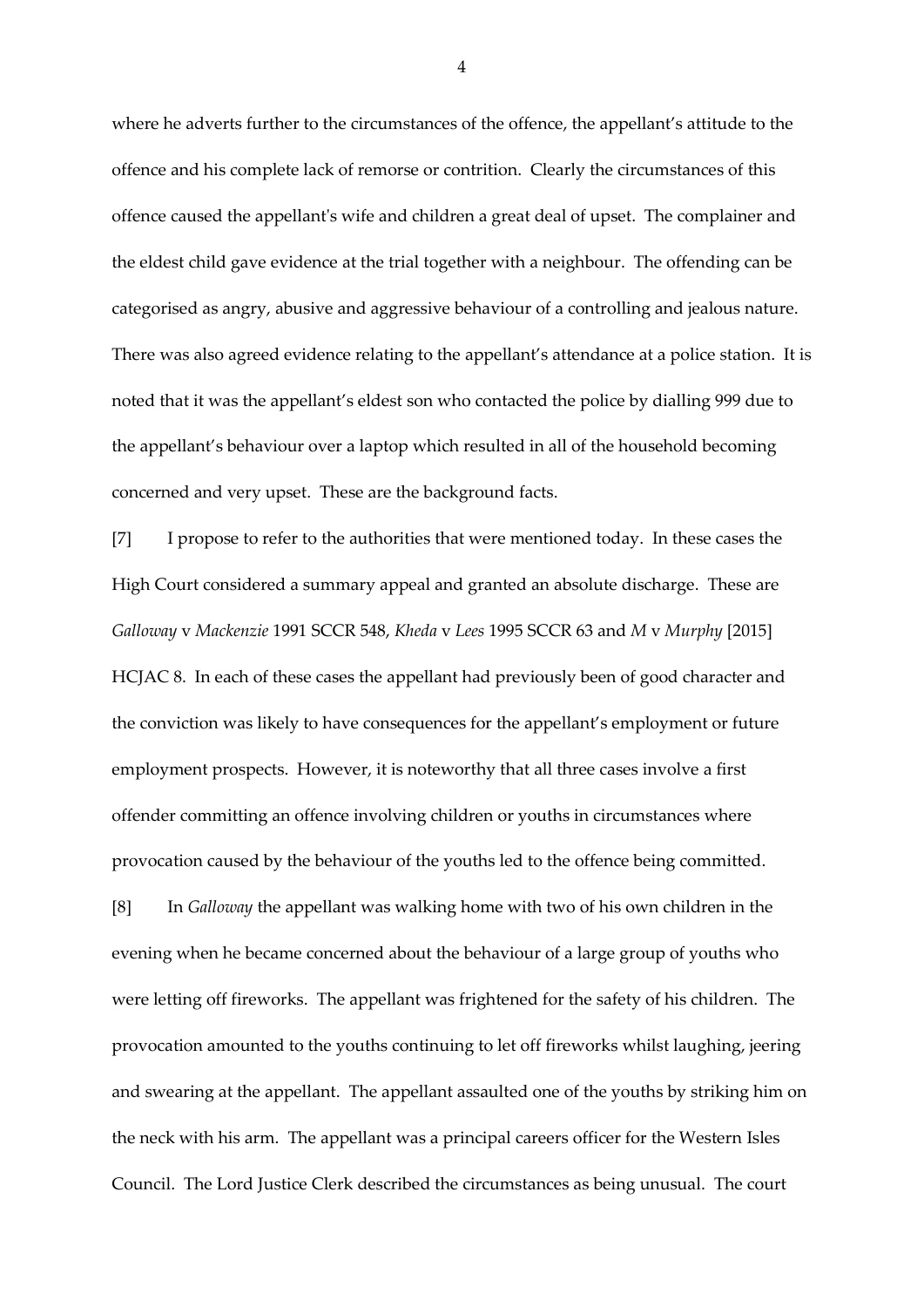considered that it was appropriate to grant an absolute discharge and in doing so it was noted that no injury was libelled and it was accepted that the lead up to the incident had been frightening and frustrating for the appellant who was concerned about his children.

[9] In the case of *Kheda* the appellant also became involved with a group of youths who for some time had been behaving in a deliberately annoying fashion by kicking a ball against his garage and tramping through his garden. The appellant's conviction was likely to have repercussions on his career as a nurse. The court accepted that the appellant and his family had been harassed by the complainers for some time and the appellant had previously threatened to puncture their football. On the date of the incident his temper had snapped and he had taken a knife which was an attempt to frighten the boys off, or perhaps indeed to puncture the football. The case was described as a highly unusual situation and again the Appeal Court set aside the conviction and made an order discharging him absolutely.

[10] In *M* v *Murphy*, which also involved an appeal against conviction for assault, the appellant had been convicted and sentenced for a section 38 offence. The appellant had intervened in a playground squabble between her son and another 6 year old who was striking her son with a school satchel. The appellant's conviction for assault was quashed. The Appeal Court considered the section 38 offence to be a trivial matter involving the appellant shouting at the 6 year old child who was battering her own son. The court concluded that a criminal conviction with all the consequences that might have for someone who might wish to seek employment in nursing and who was involved in voluntary work with children was a harsh sanction for a loss of temper.

[11] All these cases can be seen to involve provocation or indeed naughty behaviour on the part of children and the offending involved the same children. In this case the sheriff has given a full explanation of the facts concluding that this was not a trivial incident. The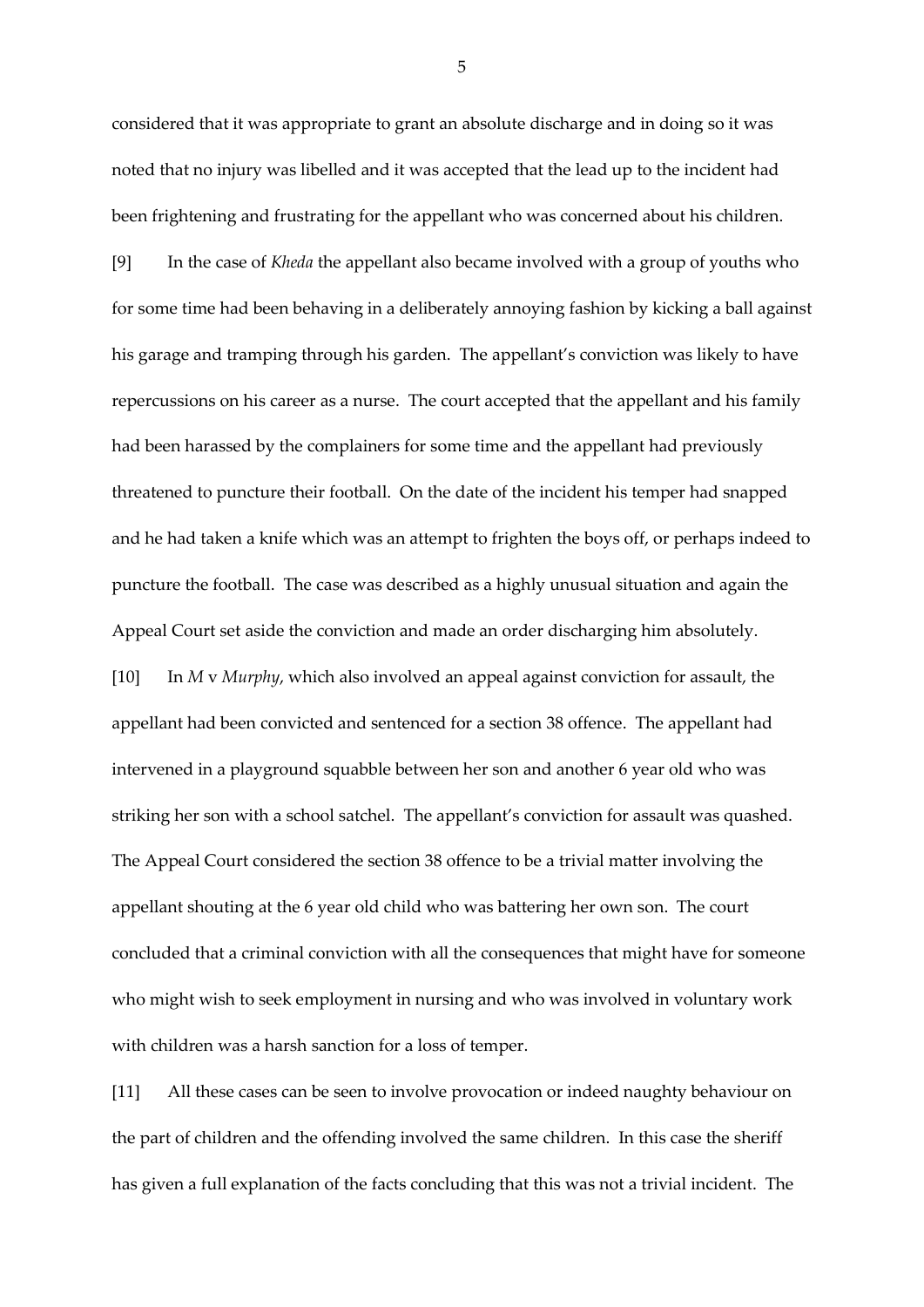type of offending in the domestic context is indeed serious and far from unusual in the Sheriff Court. Special courts have been set up to deal with this type of behaviour, that is the domestic section 38 or other domestic offending. Sheriffs daily deal with this type of offence and indeed section 38 arguably was enacted precisely to deal with this type of domestic breach of the peace.

[12] We take the view that the sheriff was entitled to find that this was not trivial and that the circumstances of the offence were concerning and serious. As we have observed, the behaviour is described as angry, aggressive, threatening and abusive behaviour (jealous controlling behaviour is another way of putting it) involving the appellant's determination to obtain and elicit information from his wife's phone and laptop. The sheriff's assessment of the gravity of the offences is underlined by the complainer's fear that the appellant would continue to contact her once these proceedings were concluded. She did not wish that to happen. The complainer's views were conveyed to the court by Assist, the support and advocacy service in domestic abuse and violence cases. The sheriff's decision to monitor the appellant's behaviour by way of a deferral of sentence continuing the special conditions of bail is a disposal which we consider to be entirely understandable and appropriate in the circumstances of the case. We fully accept that the consequences for the appellant may well be serious. It is however a matter for the RAF to decide what steps ought to be taken in respect of discipline and it is for them to take account of the appellant's meritorious record in the exercise of their judgment on the matter of discipline. Likewise the Law Society of Scotland may institute disciplinary proceedings and if they do the outcome of such proceedings will involve a range of penalties from reprimand upwards to more significant consequences.